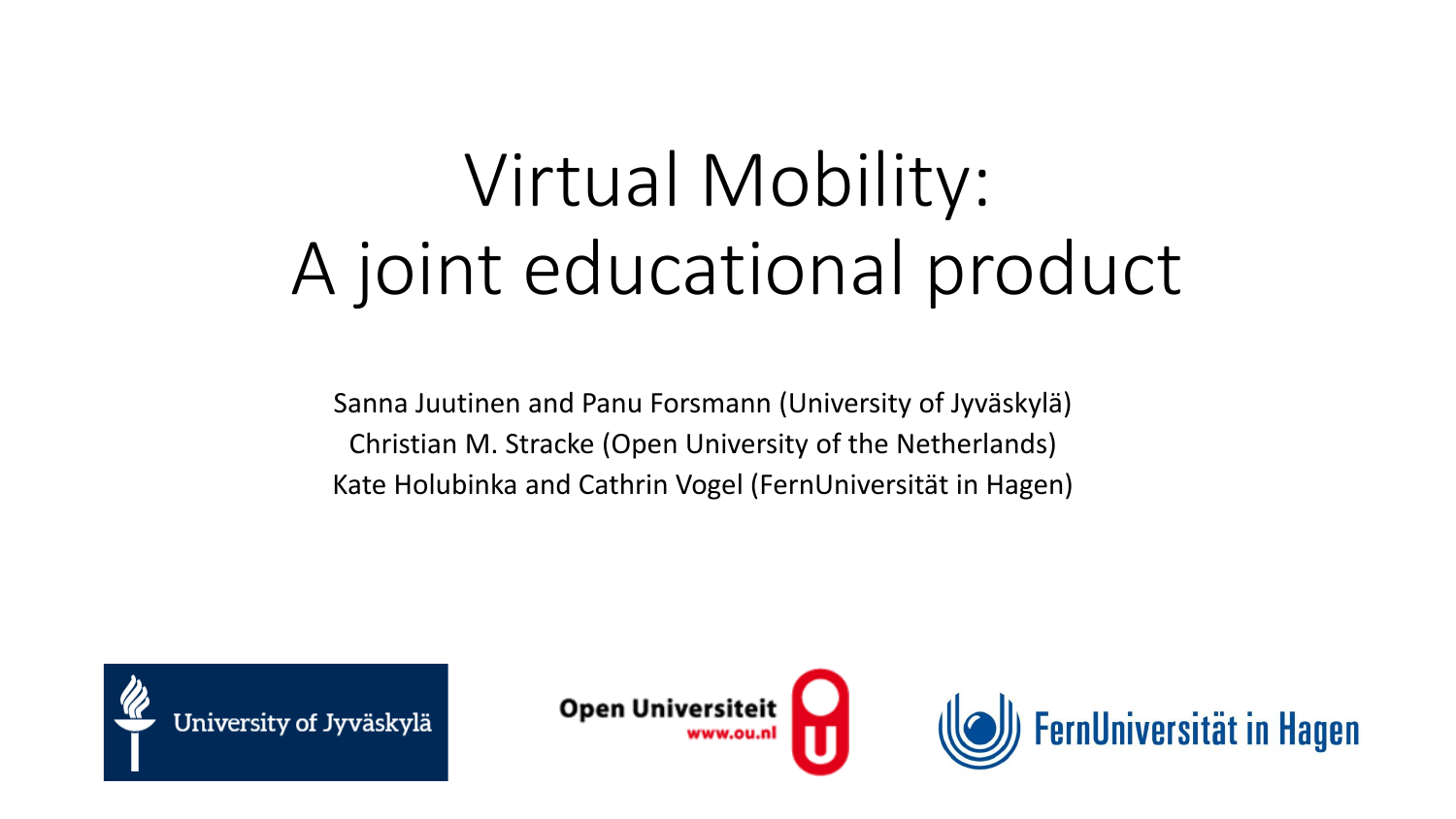## **Agenda**



- Introduction of the virtual mobility pilot
- Design & implementation
- Evaluation
- Outcomes & lessons learned



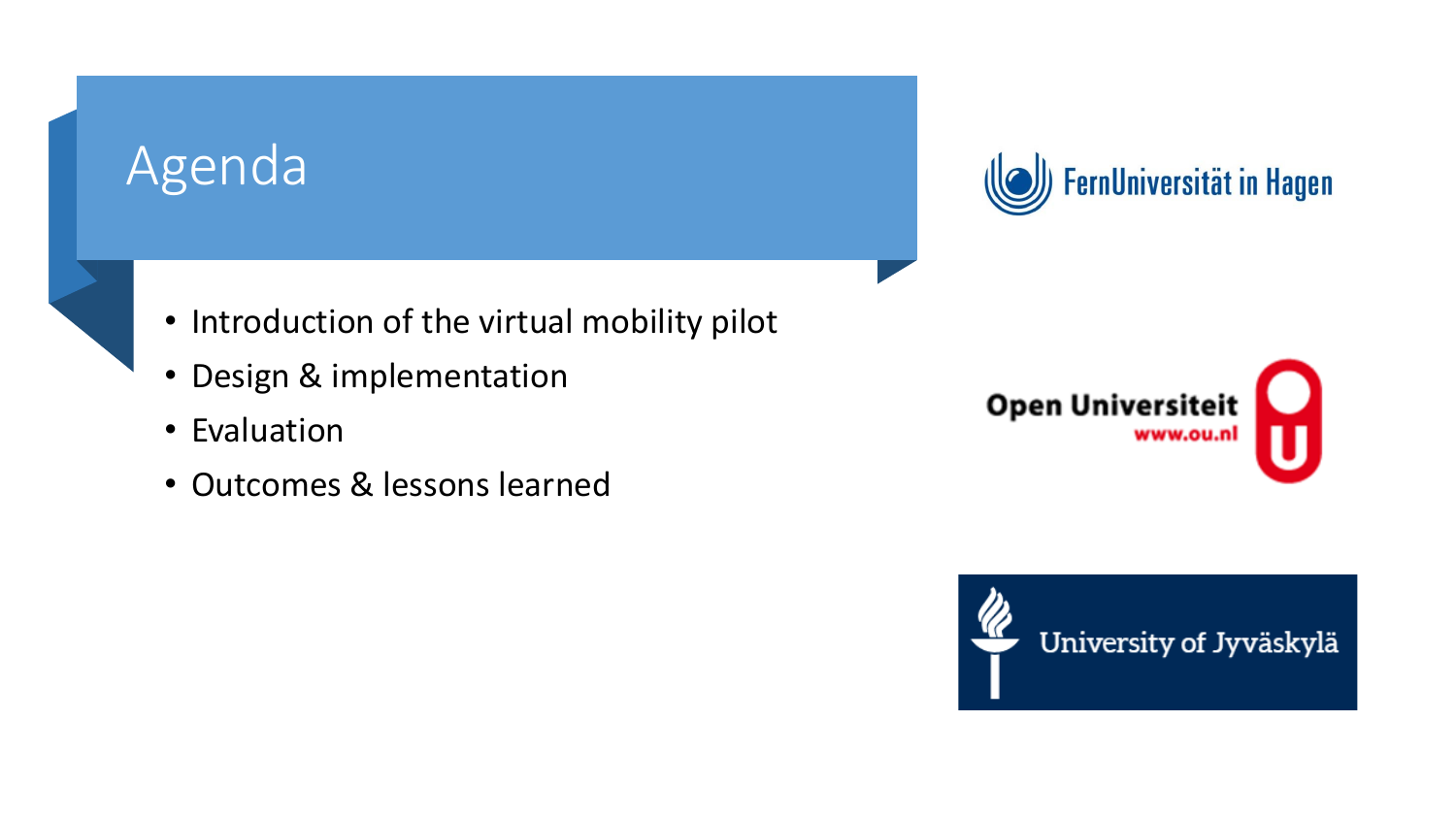## Background





Students from three universities with official ECTS acceptance by all universities

6 Weeks

General task: design, create and evaluate an interactive digital product for education



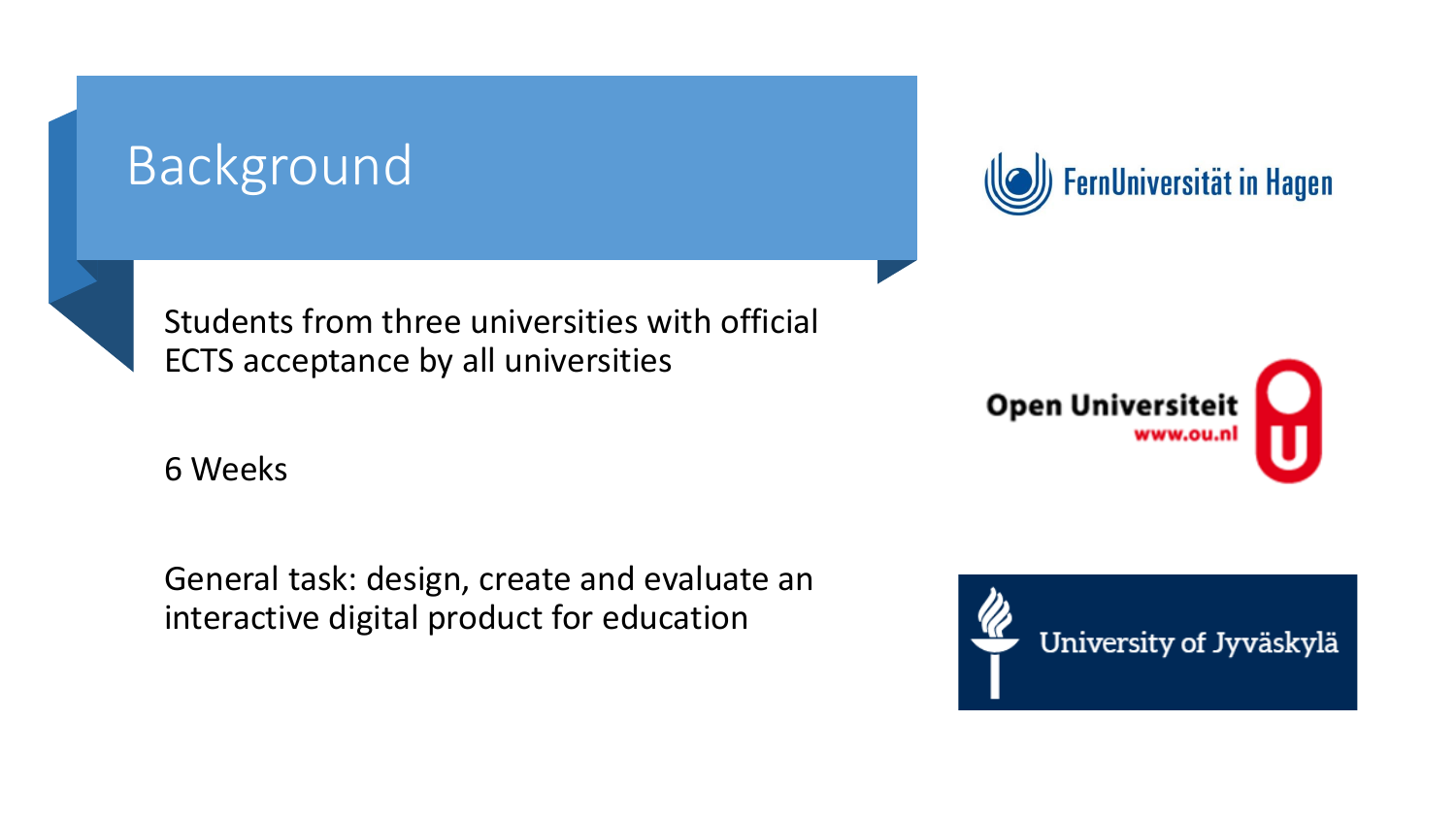### Virtual Mobility



#### "Virtual mobility

is an innovation in mobility schemes to provide students an international experience on-line. It is meant for students that are not in a position to travel because of other commitments or want to combine a virtual mobility scheme with a physical mobility scheme" (EADTU, 2019).



Pictures: https://www.openvirtualmobility.eu/open-credentials/440-opencredentials/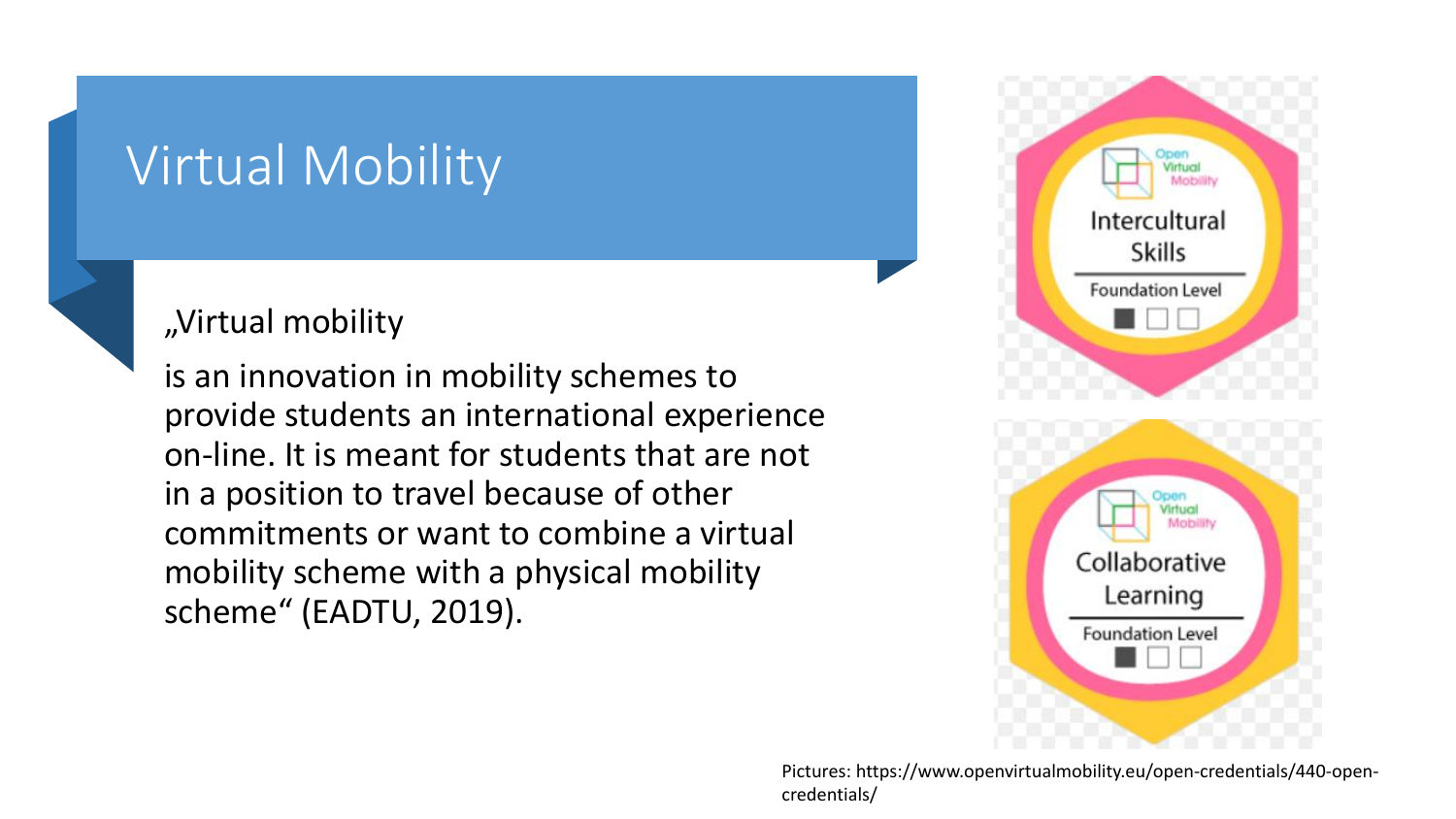## **Goals**

With an authentic task to design, create and evaluate an interactive digital product for education

Internationalisation & mobility opportunities for less mobile students

International cooperation between universities

Educating and enabling interaction for students and professionals from different backgrounds and cultures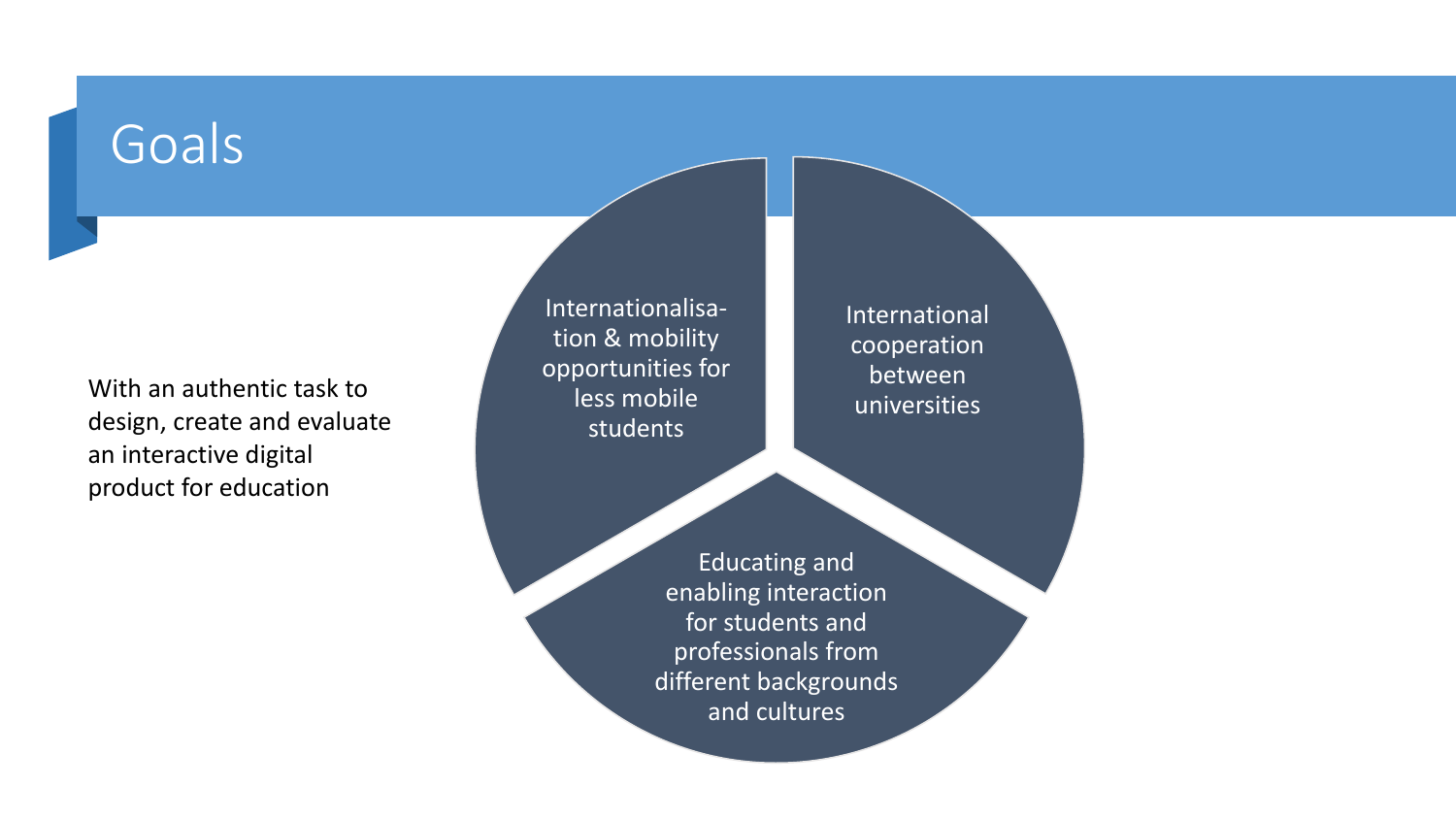### Structure of the Pilot and its Content



Week 1: Kick-Off and Introduction

Week 2: Educational Concept

Week 3: Educational Concept - continued

Week 4: Prototype

Week 5: Prototype - continued

Week 6: Evaluation and Presentation

Finalisation: Showcase of Group Presentation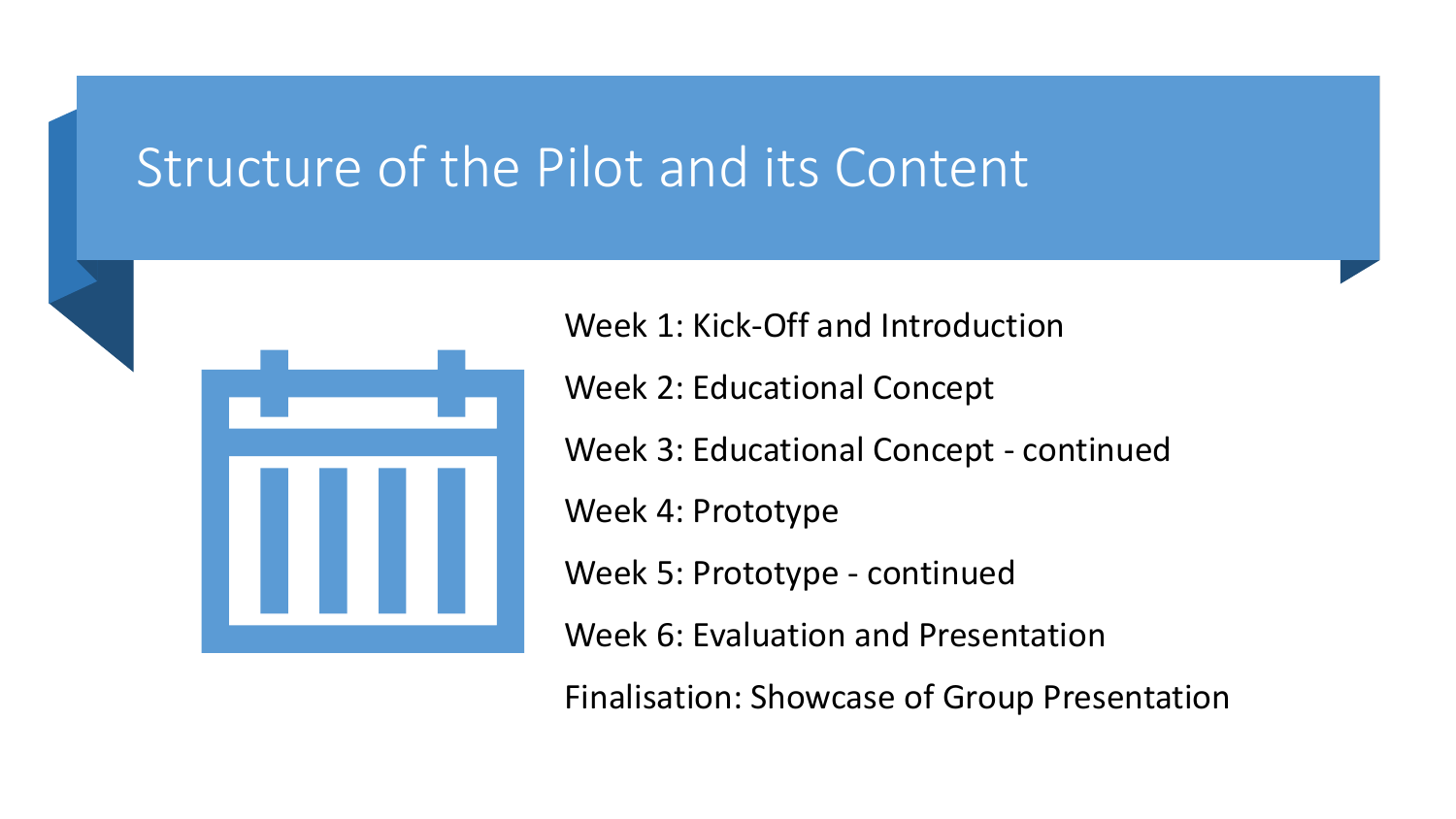## Design of the Pilot

- Authentic task
- Collaborative learning in international groups
- Extensive use of communication channels: asynchronous (Moodle) & synchronous (Collaborate)
- Salmon's 'e-tivities'
- A variety of design solutions and presentation modes in the learning environment

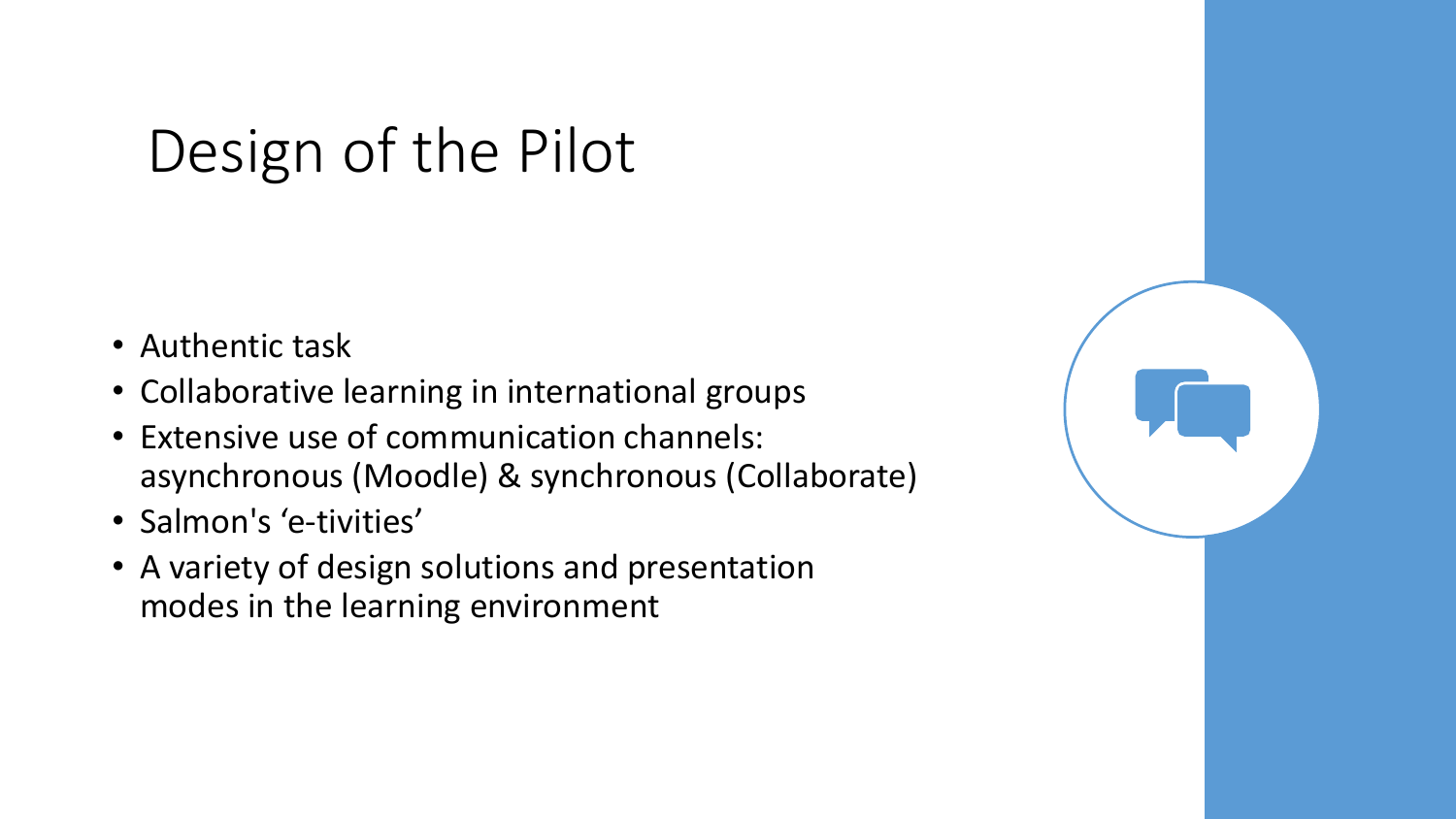### Implementation - E-tivities



#### **Your Task:**

is to plan, develop and evaluate an interactive digital product for education

#### **Our tools:**

- [Seppo.io](https://seppo.io/)
- [Howspace.com](https://www.howspace.com/)
- [yOUplay](https://www.ou.nl/youplay)

#### **Your working format**

- Use your group forum to organise your work
- Use Collaborate online face-toface meetings provided for each group.
- You may utilize other forums and platforms to discuss with others and ask questions.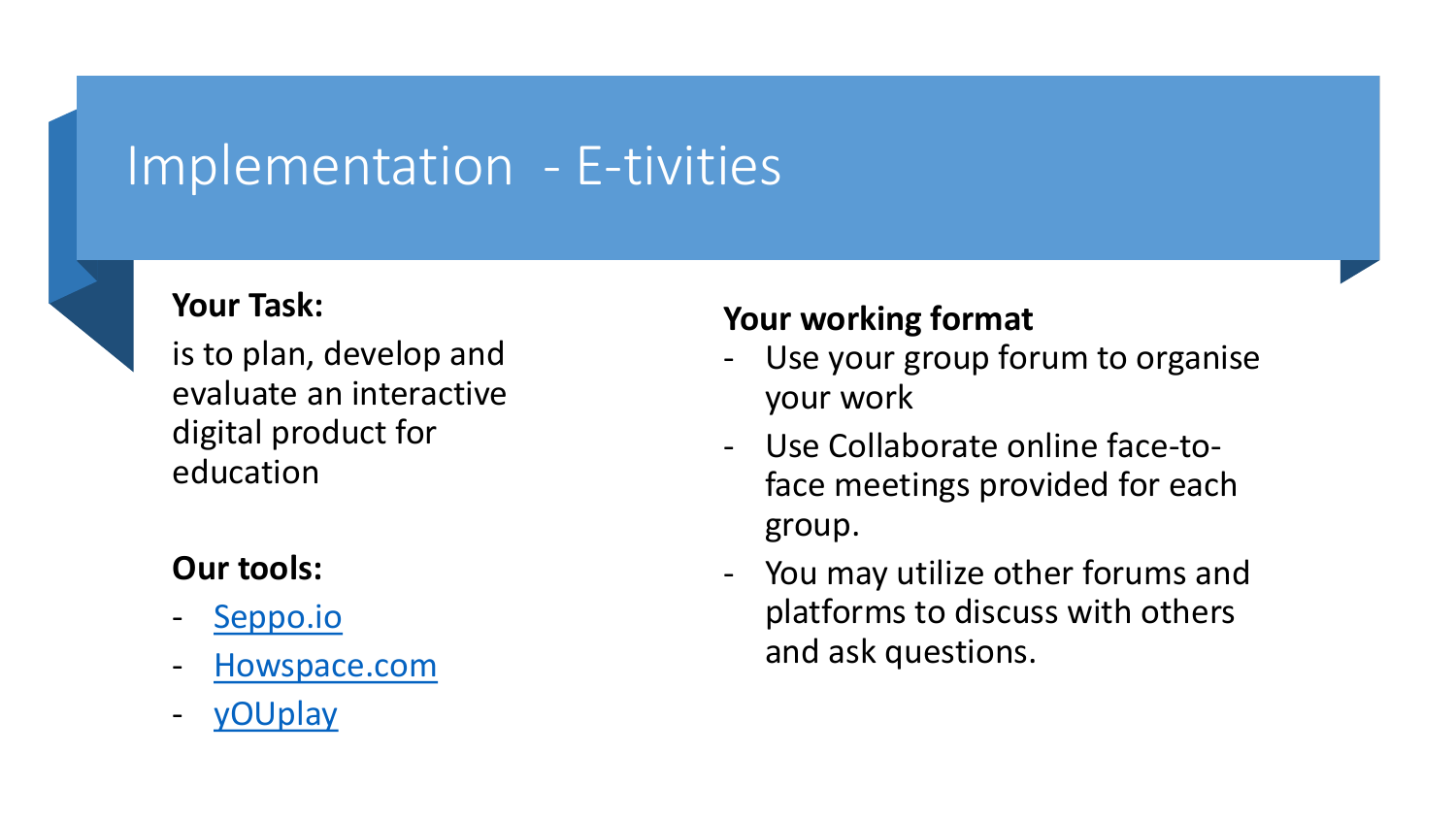## Evaluation

| Last run                                                                                                                   | <b>Consequences</b>                                                                                       |
|----------------------------------------------------------------------------------------------------------------------------|-----------------------------------------------------------------------------------------------------------|
| <b>Structure</b>                                                                                                           |                                                                                                           |
| Lack of guidance, students could not find the<br>relevant information                                                      | Improvement of structure to provide overviews<br>and information.                                         |
| Timing: Some students don't have time during<br>daytime and holidays.                                                      | Moved implementation from winter to spring.                                                               |
| <b>Content</b>                                                                                                             |                                                                                                           |
| Students prefer weekly meetings with the teachers   Meetings regarding the weekly tasks.<br>that explain the task at hand. |                                                                                                           |
| Lack of consistence between the content and<br>structure of weeks.                                                         | Facilitator teams across universities for each week<br>to reduce differences of meaning and facilitation. |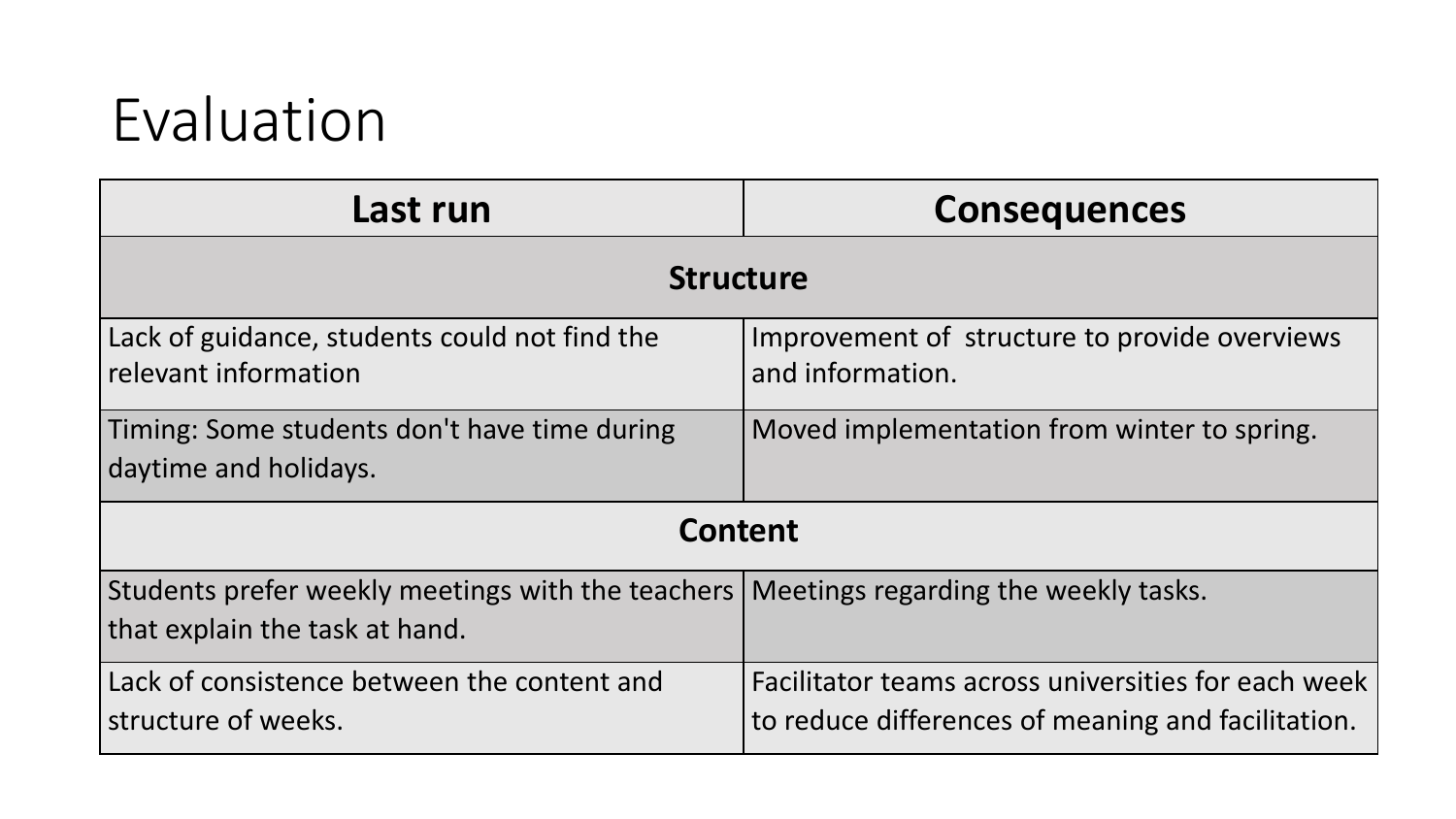## Evaluation

#### **Ideas from this run**

#### **Facilitation**

Providing the format and space for students to cooperate/share experience (clustering, online breakout rooms with specific tasks, jigsaw discussion activities)

#### **Student feedback**

Blitz-surveys before/at the beginning of the online sessions (a few short questions) and after the online session to have a clearer picture of the problems and issues the students are having, what they'd like to change or what they like (not just our feelings about the situation).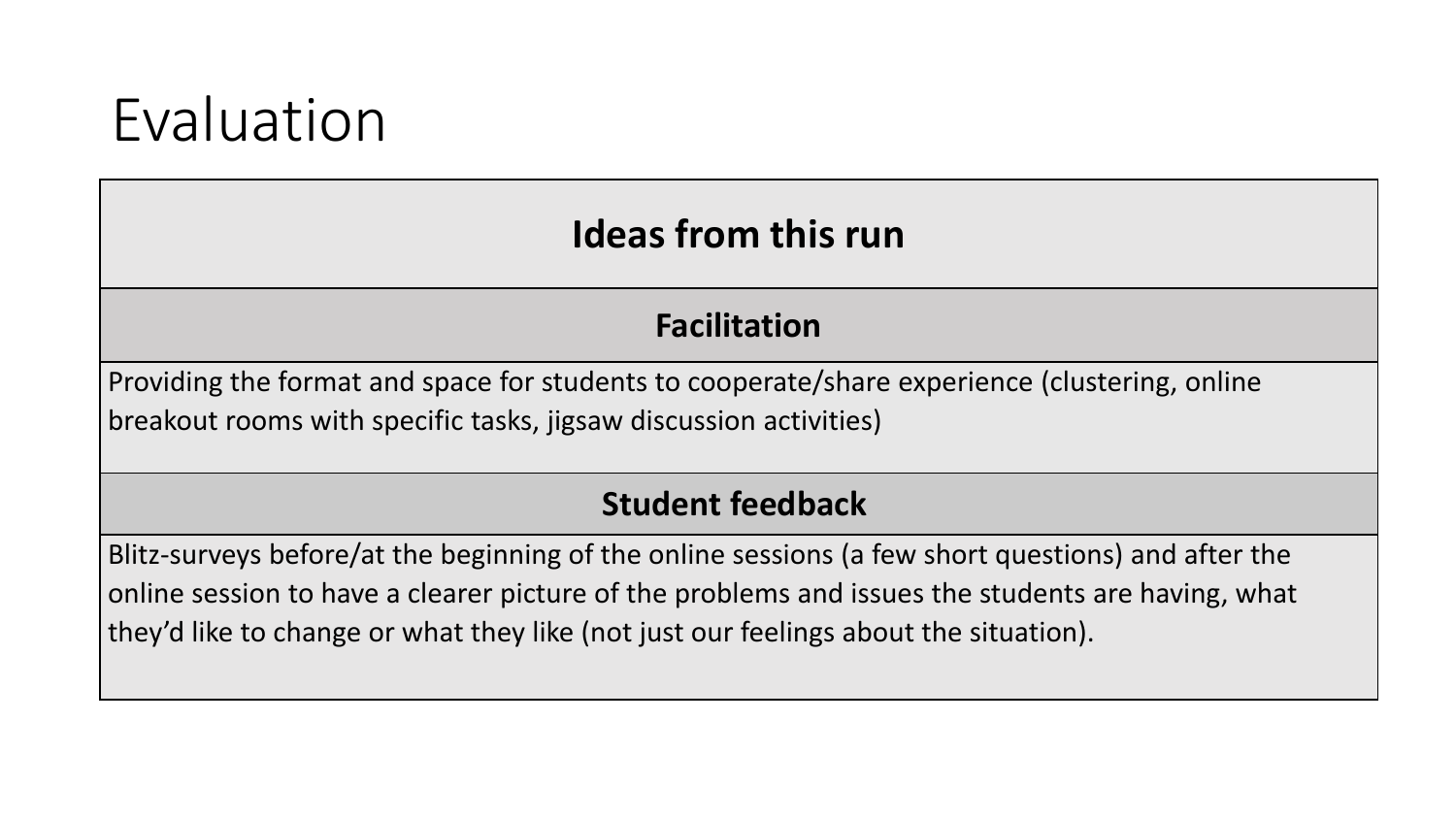### Lessons learned



- Collaboration & co-creation in an international team
- A motivating and rich experience for learners
- Demands and enhances self-regulation & self-directedness
- (Further) development of digital (communication) skills & competences
- Broadens horizons and opens minds





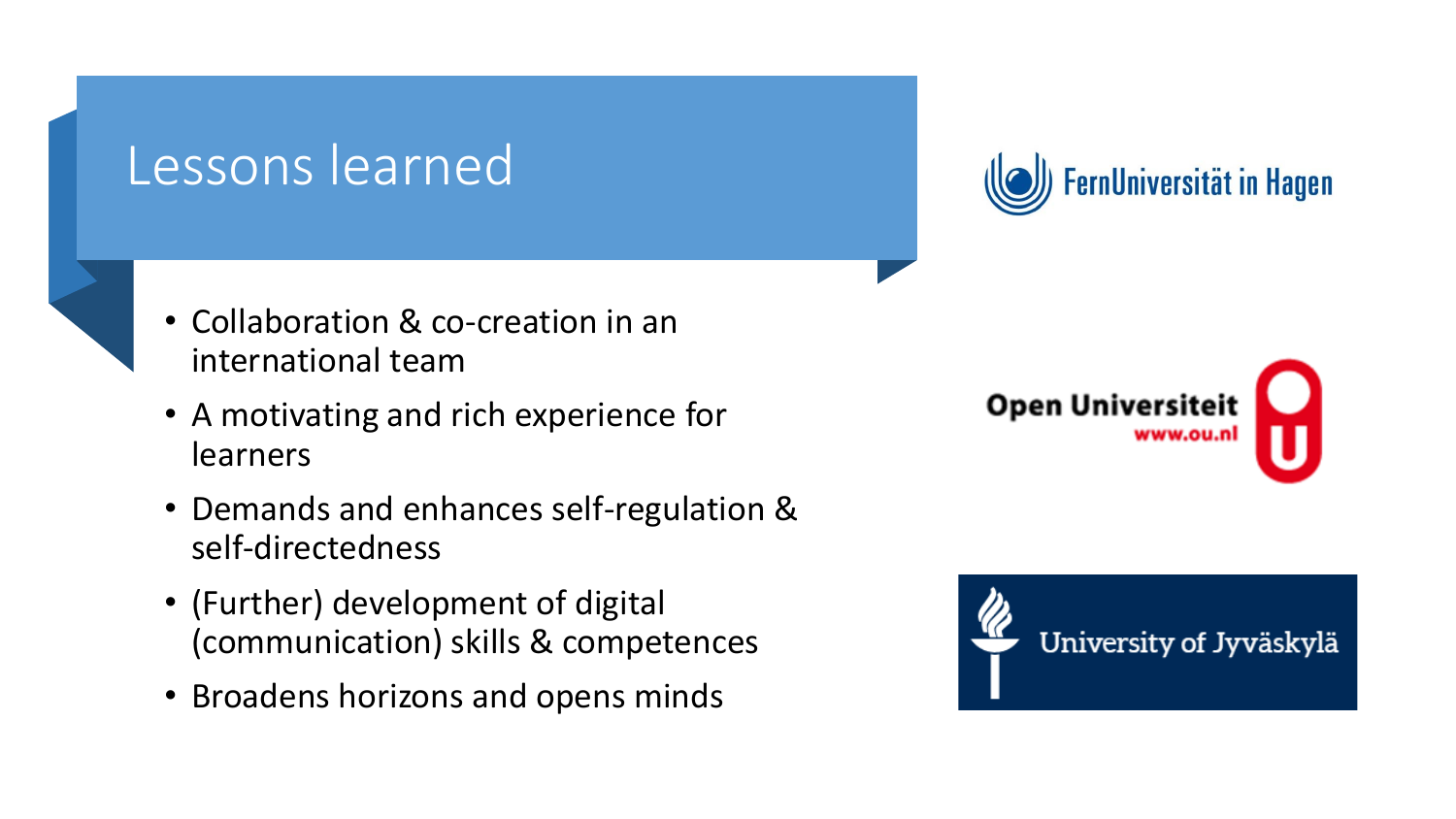## References

Herrington, J., Reeves, T.C., Oliver, R.: Authentic learning environments. In: Spector, J., Merrill, M., Elen, J., Bishop, M. (Eds.) *Handbook of Research on Educational Communications and Technology* (pp. 401–412). Springer: New York (2014). [https://doi.org/10.1007/978-1-4614-3185-5\\_32](https://doi.org/10.1007/978-1-4614-3185-5_32)

Firssova, O., Vogel, C., Brouns, F., Diegel, N., Forsman, P., & Stracke, C. M. (2019). Designing for Virtual Mobility: Potentials and Caveats. In *EC-TEL Practitioner Proceedings 2019: 14th European Conference on Technology Enhanced Learning*, CEUR 2437 (s.p.). Retrieved from<http://ceur-ws.org/Vol-2437/paper4.pdf>

Salmon,G.: *E-tivities: the Key to Active Online Learning*. Routledge: New York, London (2013).

Stracke, C. M. (2019). Quality Frameworks and Learning Design for Open Education. *The International Review of Research in Open and Distributed Learning, 20*(2), 180-203. doi[:10.19173/irrodl.v20i2.4213](http://www.doi.org/10.19173/irrodl.v20i2.4213)

Vogel, C., Diegel, N., Firssova, O., Kananen, P., Stracke, C. M., & Brouns, F. (2019). Studying in a Virtual Mobility Context: An International Pilot in the Domain of Educational Science. In G. Ubachs (Ed.), *The Envisioning Report for Empowering Universities* (pp. 20-22). Maastricht: EADTU. Retrieved from <https://tinyurl.com/envisioning-report-2019>